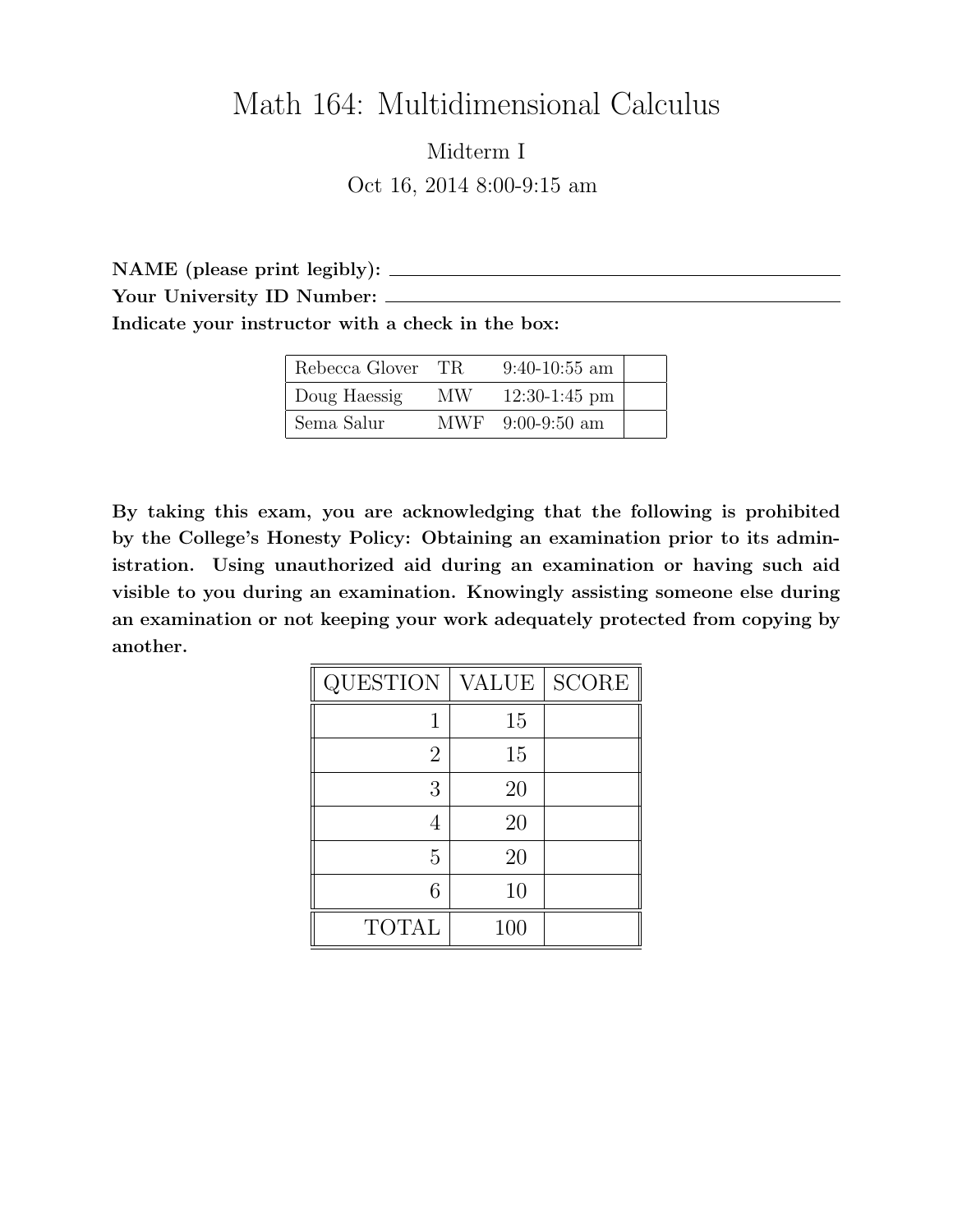- 1. (15 points) Let  $\mathbf{a} = 5\mathbf{j} 3\mathbf{k}$  and  $\mathbf{b} = \mathbf{i} + \mathbf{j} + \mathbf{k}$  be two vectors.
- (a) (3 pts) Find the dot product of a and b.

(b) (6 pts) Find the scalar component of b in the direction of a.

(c) (6 pts) What is the vector projection of b onto a?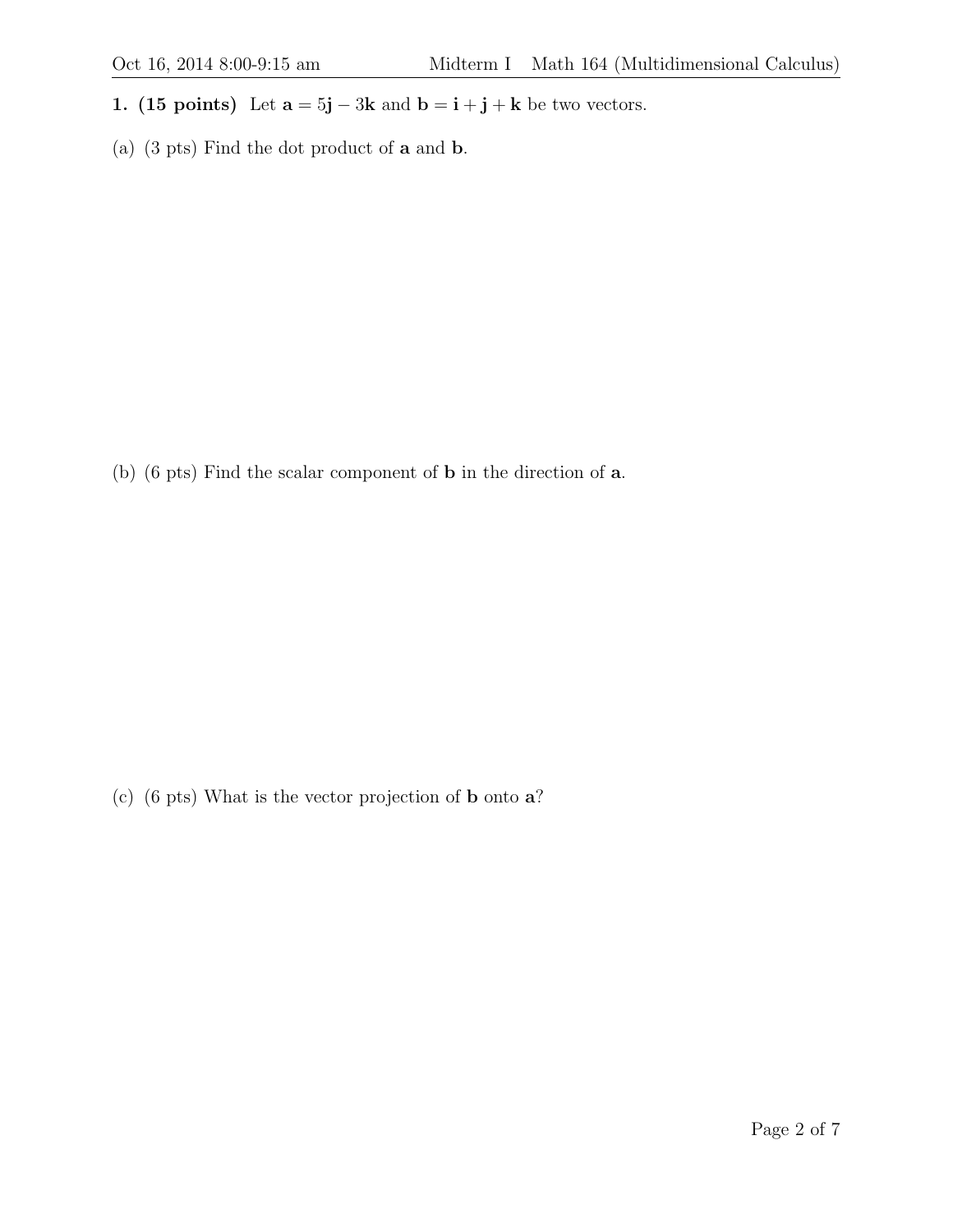2. (15 points) Determine whether the lines are parallel, intersect or are skew. Find the minimum distance between these lines.

Line  $1: x = 1 + 2t$ ,  $y = -1 - t$ ,  $z = 3t$ ,  $-\infty < t < \infty$ ,

Line 2 :  $x = 5 + 2s$ ,  $y = 1 - s$ ,  $z = 8 + 3s$ ,  $-\infty < s < \infty$ .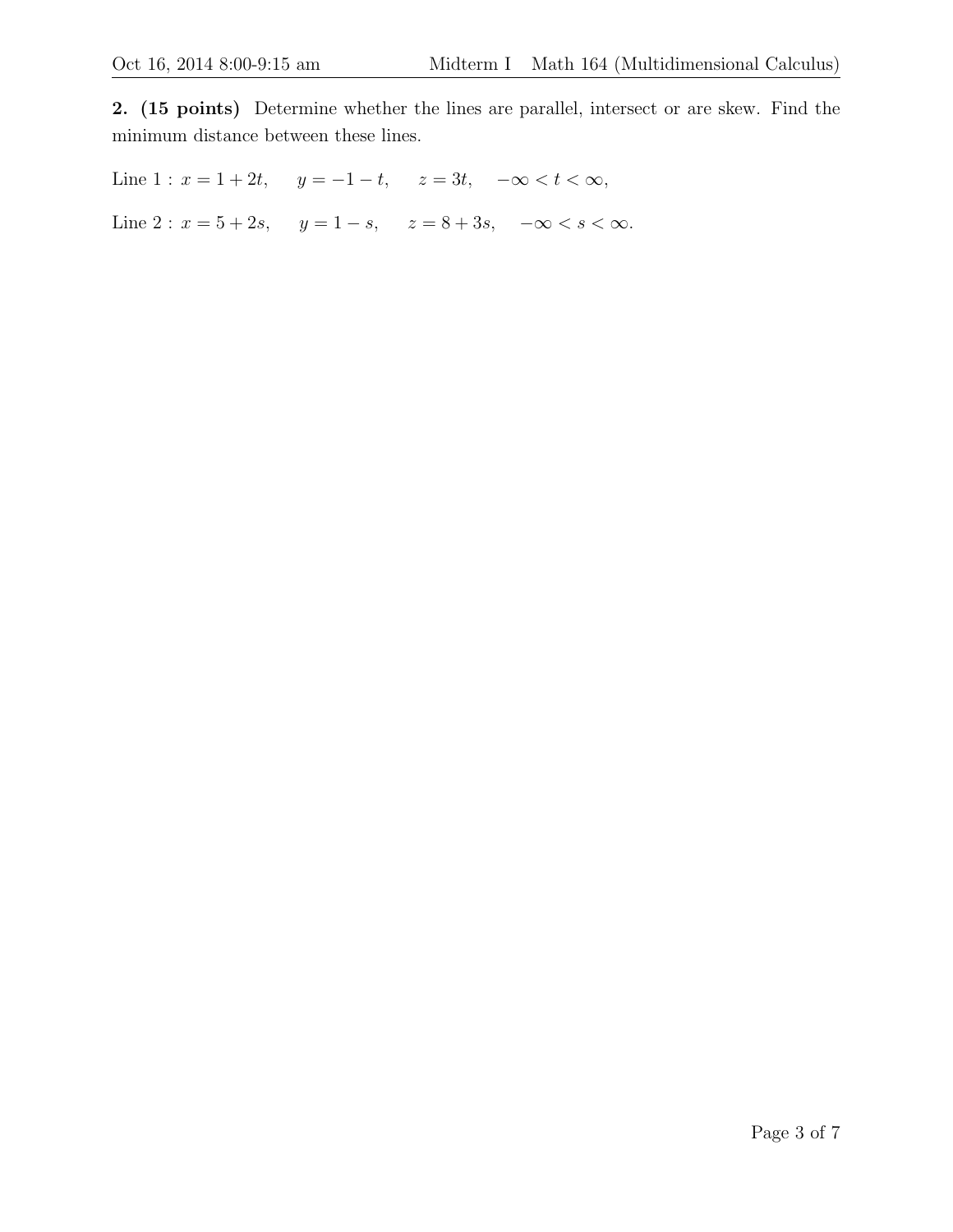- 3. (20 points) The planes  $3x + 6z = 1$  and  $2x + 2y z = 3$  intersect in a line.
- (a) (10 pts) Find the angle between these two planes.

(b) (10 pts) Find the equations for the line of intersection.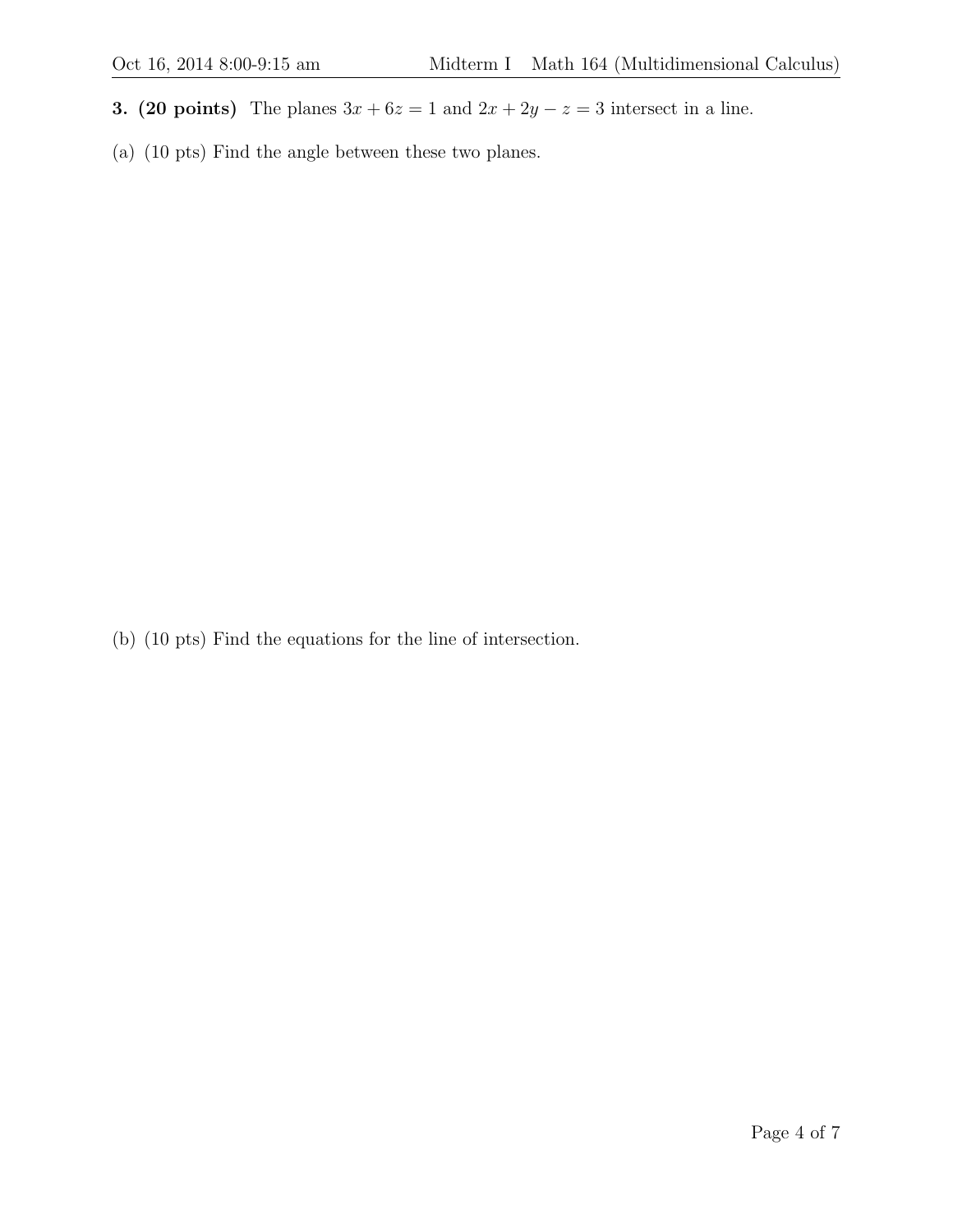4. (20 points) A particle traveling in a straight line is located at the point  $(1, -1, 2)$ and has speed 2 at time  $t = 0$ . The particle moves toward the point  $(3, 0, 3)$  with constant acceleration  $\mathbf{a}(\mathbf{t}) = 2\mathbf{i} + \mathbf{j} + \mathbf{k}$ . Find the position function  $\mathbf{r}(\mathbf{t})$  of the particle at time t.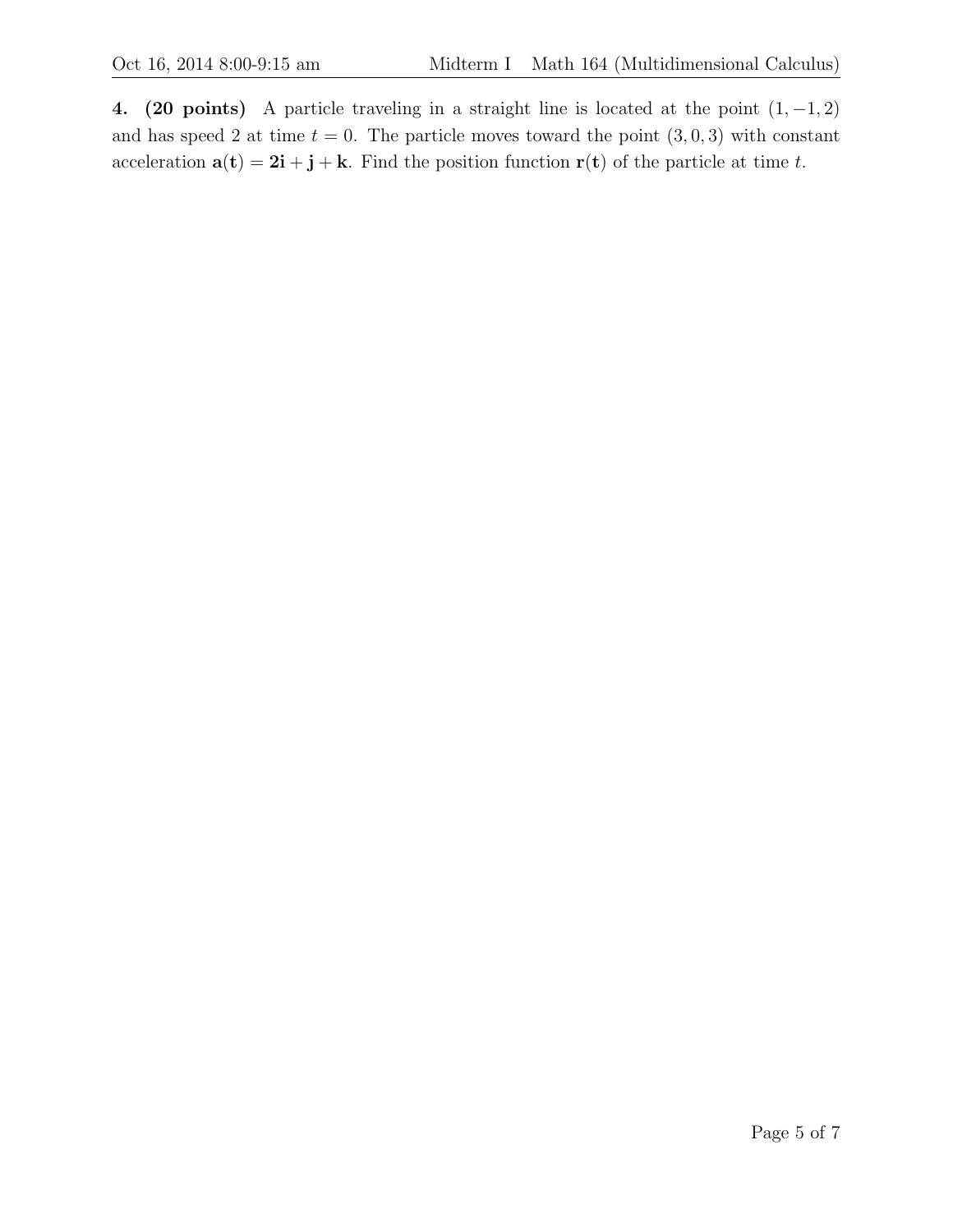**5.** (20 points) Find the curvature function  $\kappa(t) = \frac{|\mathbf{T}'(t)|}{t(t)}$  $|\mathbf{r}'(t)|$ for the plane curve given by  $\mathbf{r}(t) = (\cos t + t \sin t)\mathbf{i} + (\sin t - t \cos t)\mathbf{j}$  for  $t > 0$ .